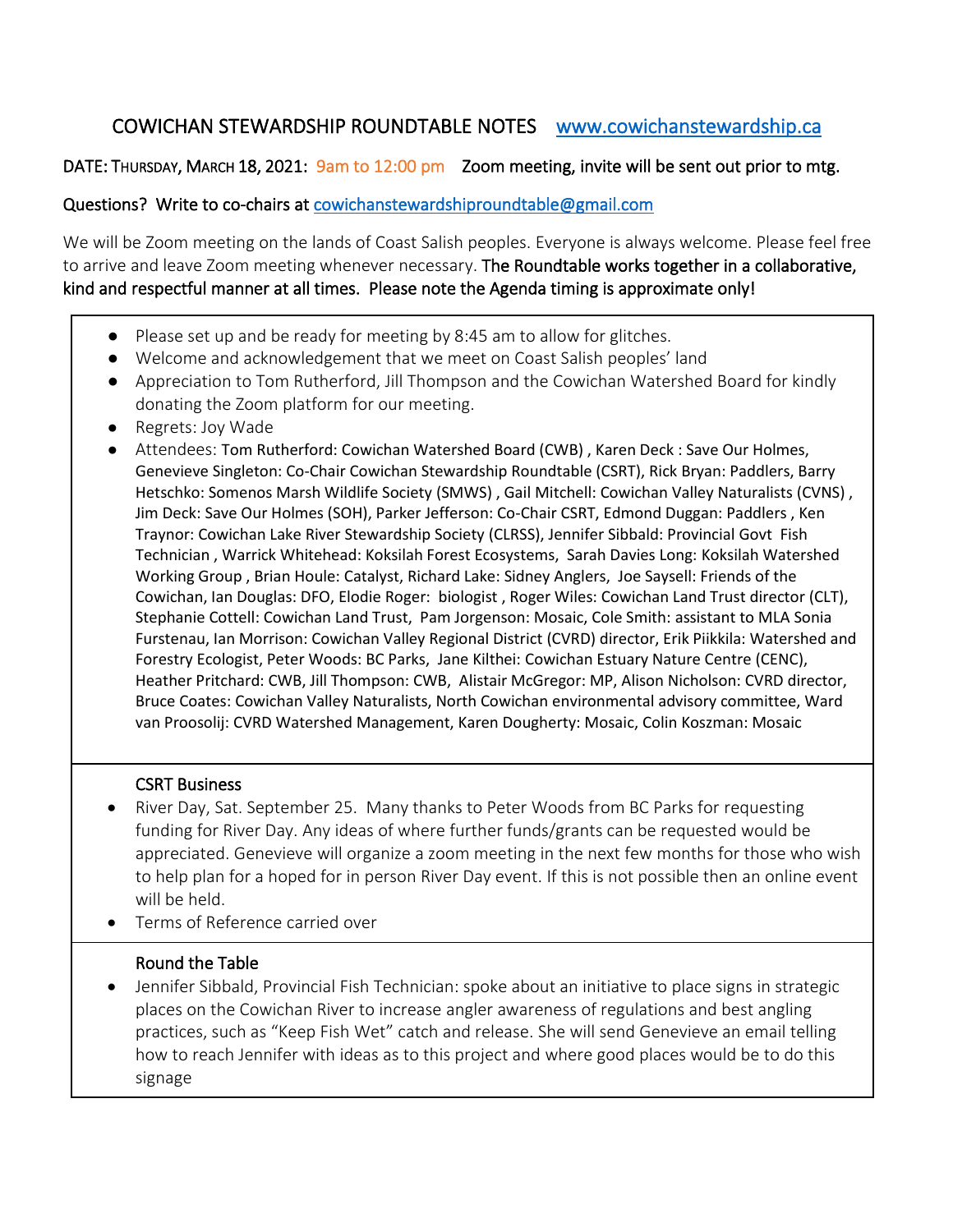- Brian Houle, Catalyst: Water updates included expected ideal (25 and 15 cms) spring flows. He said he is receiving good guidance from the chart he presented. There is more snow on the mountains than 2019. There are no expectations of problems in the next month or two.
- Tom Rutherford, Cowichan Watershed Board: update on Water Sustainability. Progress is being made on Koksilah planning and weir. Grants have been received for salmon assessment, inventory flow and salmon habitat and Healthy Watershed Initiatives (2 million for 3 years)
- Alistair McGregor, Member of Parliament: delivered the sad news about Chris Straw's death. Chris, was a Gabriola resident and was very well known for his advocacy for stopping freighter moorage in the Salish Sea. He has taken great interest in CSRT over the years and was one of our guest speakers at our February meeting. He will be greatly missed. Alistair informed us about a recent reinterpretation of DFO ruling about spot prawns, which could make it illegal to sell prawns directly to individuals. He is working on a private member's bill
- developing a National Soil Strategy (healthy soils, regenerative farming practices). • Rick Bryan: The South Island White Water Club is starting activities and will help on River Day.
- Gail Mitchell: CVNS has ongoing speakers in about natural history. Volunteers will help on River
- Day. • Ken Traynor CLRSS: Leroy Van Wieren will speak at CLRSS April Meeting. Education about the weir will take place in summer. CLRSS will volunteer in River Day if Covid allows.
- Warrick Whitehead: had a question for Mosaic about the Koksilah Forest Ecosystems
- Richard Lake, Sidney Anglers: herring in Saanich Inlet and Goldstream are spawning a month earlier than usual and after a very poor 4-5 years are doing well. Cowichan River feeders have moved out of the Cowichan River. The number of local year 1 and 2 Chinook have been a far larger percentage of fish sampled.
- Joe Saysell, Friends of the Cowichan: Bird Cage Creek has been filled in with gravel. He is concerned that if the river goes down, waders will be walking on redds.
- Edmond Duggan: Paddlers are raising money to discover the viability of a paddle feature near to or further from the weir. They have raised \$2800 of the \$7000 required.
- Elodie Roger: has started working on her own and is available for projects, volunteered for River Day.
- Roger Wiles. Cowichan Land Trust: CLT is in the process of expanding forest protection covenants on private lands for the purposes of carbon sequestration.
- Pam Jorgenson, Mosiac staff: informed about traffic delays near Hill 60, Exeter Creek. There is small block logging, making sure there are no impacts on water quality. Heli work is being done near Hill 60. Tour opportunities will be available to showcase techniques. Hydro was doing work there, rot patches need to be removed and the trees were greening up, so they didn't leave any trees in front of the logged area. Will provide volunteers on River Day.
- Ian Douglas. DFO Community Advisor: Salmon in the classroom program ongoing. Mentioned the presence of released invasive fish species. Steelhead fish tagging has been tricky due to COVID.
- Ian Morrison. CCRD Director: talked about a grant in aid for paddlers near weir. Even with Covid challenges the Cowichan River is a destination for tourists. Greendale- some land is being transferred to the CVRD to enhance and protect Little Beach.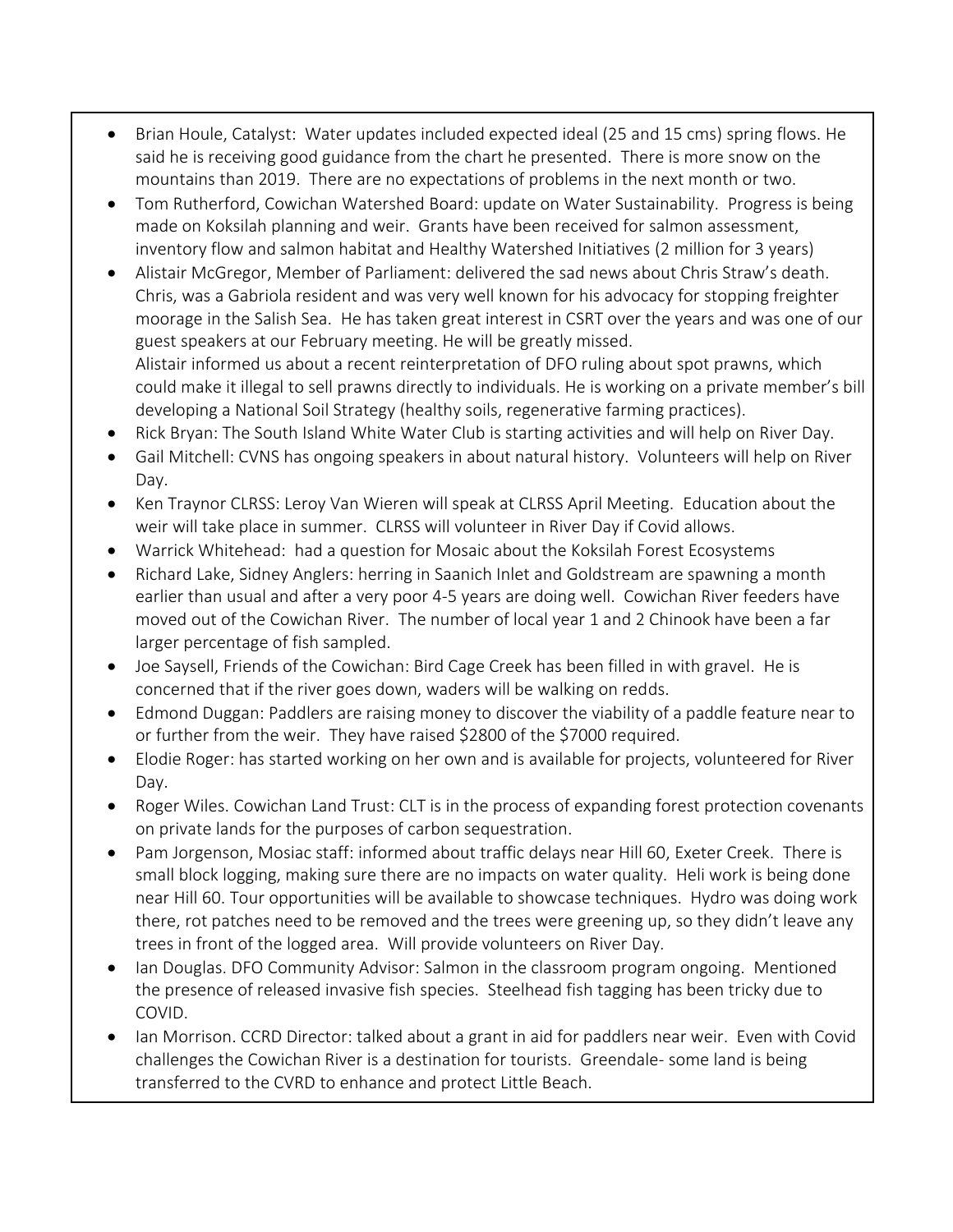- Alison Nicholson, CVRD Director: was hoping to form a committee of naturalists to educate staff, but staff don't have the time to take part.
- Jane Kilthei, Cowichan Estuary Nature Centre (CENC): In the final year of Eco-Action Grant, young people will be working to restore Cowichan and Koksilah rivers. There will be a drip irrigation workshop on March 27 at Bright Angel Park. There will be a workshop with Dave Polster on April 1 and 2 on live staking and natural techniques used in restoration. CENC is hosting an online learn about the Cowichan Watershed camp for children. Genevieve will provide lamprey education as part of this. School programs will continue after March break.
- Stephanie Cottell (CLT): is wrapping up projects and moving on to covenants. The live staking event at Bings Creek with Genevieve and Dave with a high school class was very successful. Jane helped with busing.
- Heather Pritchard, Cowichan Watershed Board: spoke about a project looking into the health of the Riparian on Koksilah and Chemainus. Focus on measuring health of riparian for fish habitat and culturally significant plants. Looking for and beginning work, asking permission from private owners on the rivers.
- Cole Smith, Sonia Furstenau, MLA, assistant, has been busy reaching out to help those opposing anchorages. Working on ancient forest ecosystem issues. Sonia's priorities are to have most at risk ecosystems protected.
- Joe Saysell, retired fishing guide and Friends of Cowichan, Very concerned about the extensive logging of 2<sup>nd</sup> growth and its effects on the river.
- Peter Woods, BC Parks: The Cowichan Valley is a dynamic and busy area. As river manager, he reached out for reports on the river and is grateful for the response organized by Genevieve. The report will be sent to CSRT.
- Bruce Coates, Cowichan Valley Naturalists Society: talked about the Climate Action and Energy Plan. There is so much other work to do, so it's frustrating not to be able to do more on this file. Work on CVRD trails is currently contracted out of Victoria. He would like input about things that are worth saving, particularly native pollinators and native plants.
- Sarah Davies Long: The Koksilah Watershed Working Group is ready to plant pollinator plants. She would like the Chemainus and Koksilah watershed groups to work together on common issues.
- Genevieve Singleton, Future CSRT Meetings: Cutthroat Trout speakers at April meeting. Heather Pritchard will present in May. The Lamprey Project is now being funded by Save Our Holmes' Lush grant. Genevieve is actively looking for employment leading nature programmes, etc.

# Presentation by Molly Hudson and David Belazny from Mosaic Forest Management: Managing Forest Sustainability in the Cowichan Valley, presentation

Chat notes from the Zoom presentation:

"Cut and paste from Chat box during Mosaic presentation - March 18 2021 CSRT

From Ian Morrison to Everyone: 11:32 AM

\_\_\_\_\_\_\_\_\_\_\_\_\_\_\_\_\_\_\_\_\_\_\_\_\_\_\_\_\_\_\_\_\_\_\_\_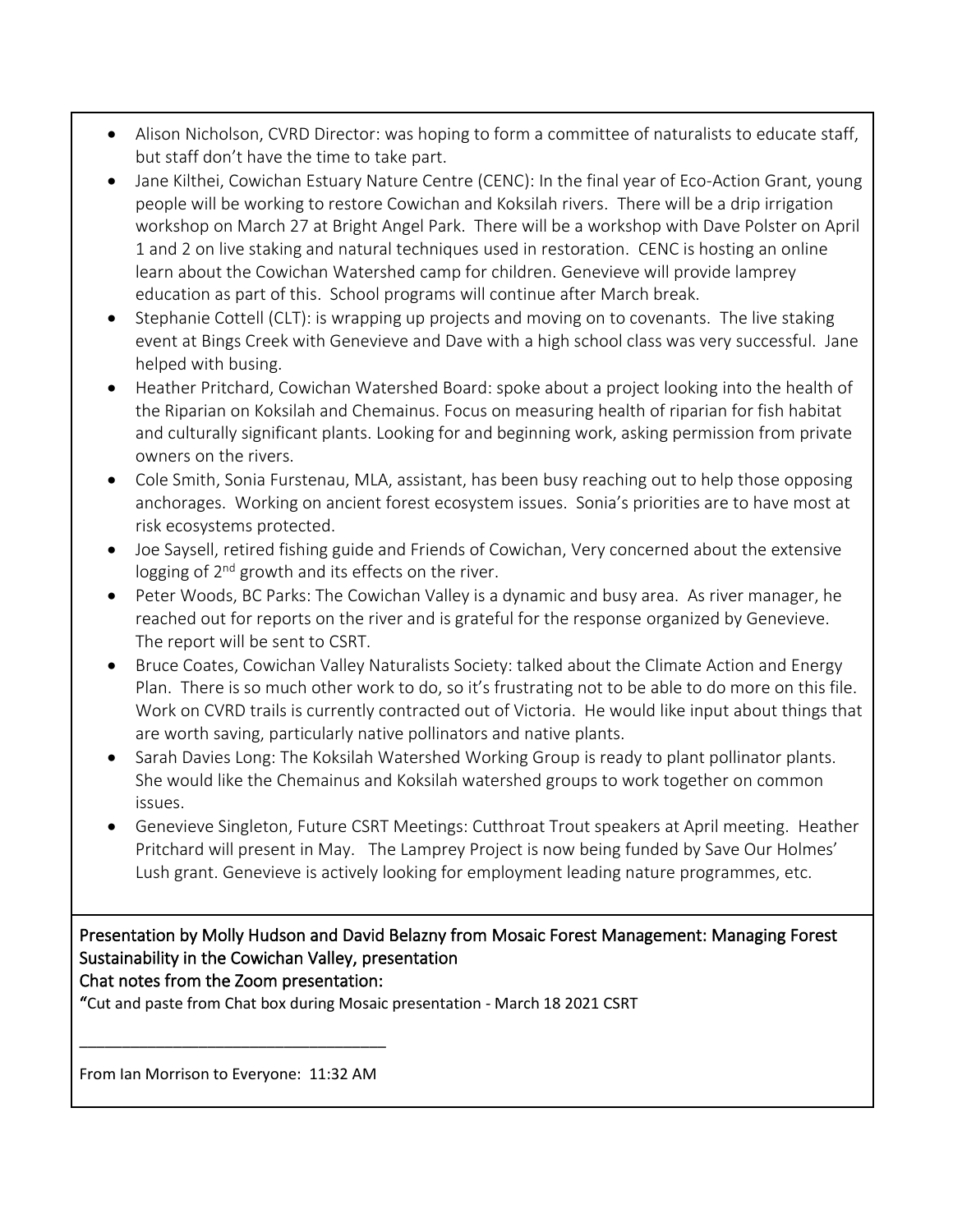fuel load and wildfire mitigation measures?

From bjuurlink to Everyone: 11:33 AM

On January 2, 2021 the Koksilah River at Burnt Bridge had a lot of sediment in it. Where is this sediment coming from?

From Tracy Fleming to Everyone: 11:34 AM

Ortho image of grove and cut block area shows that there are older forests more extensive in that area mostly along the south side of the Koksilah R. Can Mosaic set those areas aside for riparian protection and carbon storage?

From bjuurlink to Everyone: 11:36 AM

I read an interesting article in Science News yesterday on stream restoration were stones and logs were introduced into streams to slow water flow in the winter thereby allowing more water to enter the ground thus allowing slow release during the dry season. The introduction of beavers also promoted ground water retention in the winter allowing slow release during the dry season. Is Mosaic looking into such approaches to promote more stream flow into the Koksilah River during the summer?

From Alison Nicholson to Everyone: 11:39 AM

within a whole watershed are you looking at the on-stream optimal mix of old forests and other age classes to carbon sequestration?

From Warrick to Everyone: 11:42 AM

Planning the Forestry blocks I did not see any notation of talking to the local communities in the steps you take.

Can you explain the BC Government ownership of the BC Investment Company?

From bjuurlink to Everyone: 11:46 AM

What about the use of nature's engineers - the beaver to promote wetland formation?

From Roger Wiles to Everyone: 11:47 AM

What does the price of carbon have to be in order for Mosaic to shift away from harvesting?

From Jill Thompson to Everyone: 11:50 AM

Thank you, David, for the carbon project detail. I'm not sure if I missed it but can you clarify what happens after 100 years? If it's logged at that point is that considered a carbon 'cost' and does Mosaic pay back the credit or is it like a 'rent' that expires? Overall, can you clarify whether the carbon credit system result in a greater % of the land base being in 120yr+ age bracket at all times even if it moves around? If so, is there a consideration of wildlife use of older forests and how they adjust to that movement?

From Rick to Everyone: 11:54 AM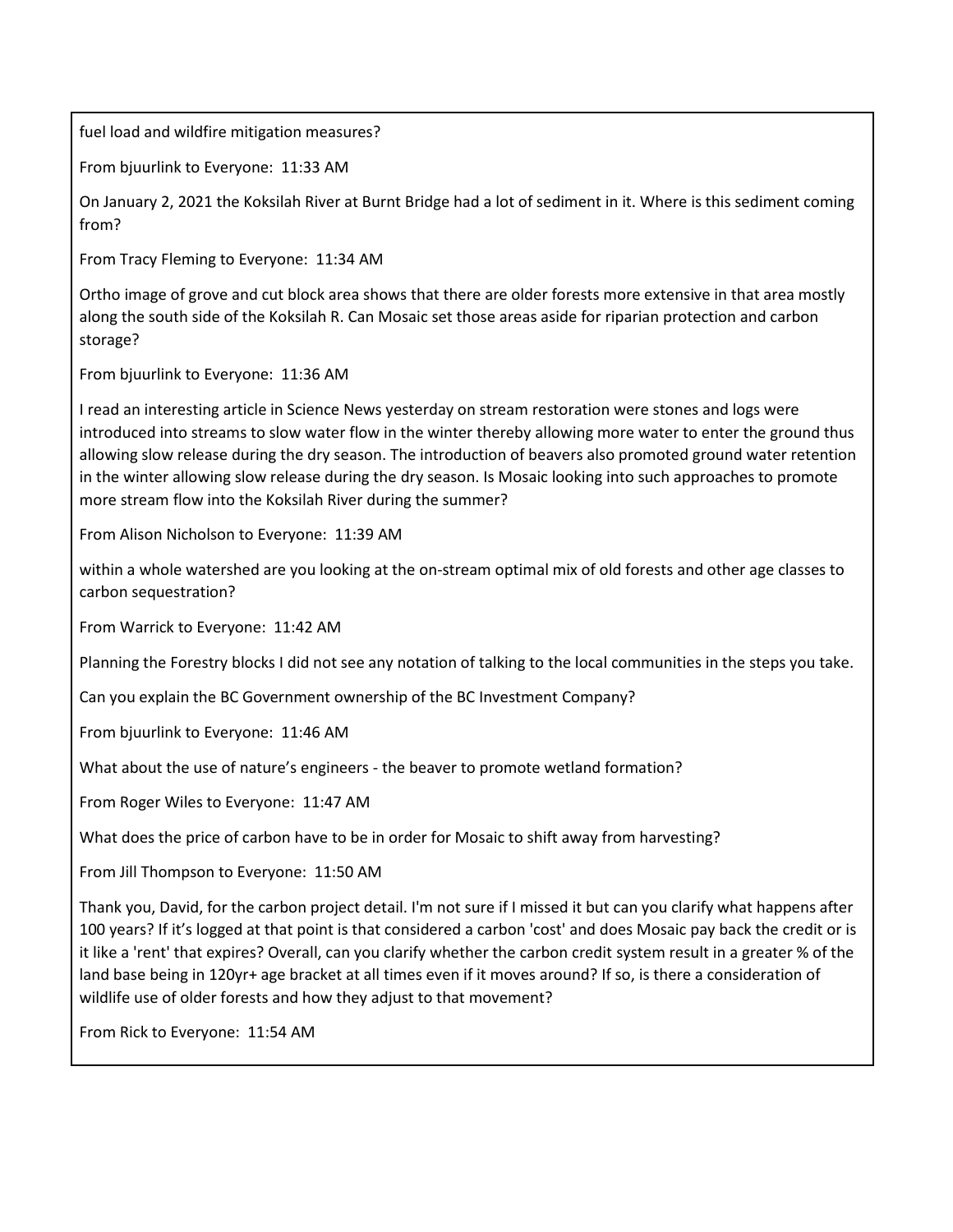The question about possibly introducing woody debris into rivers to slow water release has major implications for safety in navigability. Comment, please.

From Jane Kilthei (she/her) to Everyone: 11:56 AM

Forests remained intact for thousands of years with Indigenous cultures without disrupting the ecosystem, also supported by evidence of Indigenous controlled burning practices. The recent "Intact Forests, Safe Communities" report authored by Peter Wood, looking at the combined climate and ecological crisis in BC, says that despite much improved forestry practices, a paradigm shift to keep more trees standing and allow them to get much older is required to limit the increasing impacts of climate change. The report recommends adopting selective logging practices, ending clear-cut logging and incorporating Indigenous cultural forestry practices to effectively address the climate crisis. Can you speak to the recommendations about integrating Indigenous cultural forestry practices?

From Bruce Coates to Everyone: 11:56 AM

I understand that logging sequesters the carbon in product, but then there is no capture in the tiny trees. Old growth sequesters carbon, but doesn't capture much. What is the optimum age for capture? Is there a curve?

From Sarah D.L. to Everyone: 11:56 AM

Information sharing is so important to making the right decisions in future land use planning not mention the effects of lowered anxiety, the fear of the unknown is very real. You mentioned that this can happen when the doors are opened in the right way. As a member of the Koksilah working group we have reached out several time over the last few year to collaborate and share data in a formal manor but have not received much interest back from Mosaic. What would be the right way to open door to technical information sharing in the planning of future land use in the Koksilah watershed?

From Warrick to Everyone: 11:59 AM

Will Mosaic work with the Cowichan Valley to set aside the Koksilah River Ancient Forest as a natural area protecting the many watershed areas in a natural state

From Erik Piikkila to Everyone: 12:00 PM

Old Growth trees that are larger store more carbon in so called maintenance mode than younger and smaller and faster growing trees. Fastest growth occurs in trees from Age 0 - Age 40.

From david.beleznay@mosaicforests.com to Everyone: 12:01 PM

That's right Erik. In that 40-50 max amount of carbon being stored in the trees

Thinning on a Big Scale could have many benefits!!

From Jane Kilthei (she/her) to Everyone: 12:07 PM

Thanks Molly re: info about the thinning crew. great news.

From Tracy Fleming to Everyone: 12:08 PM